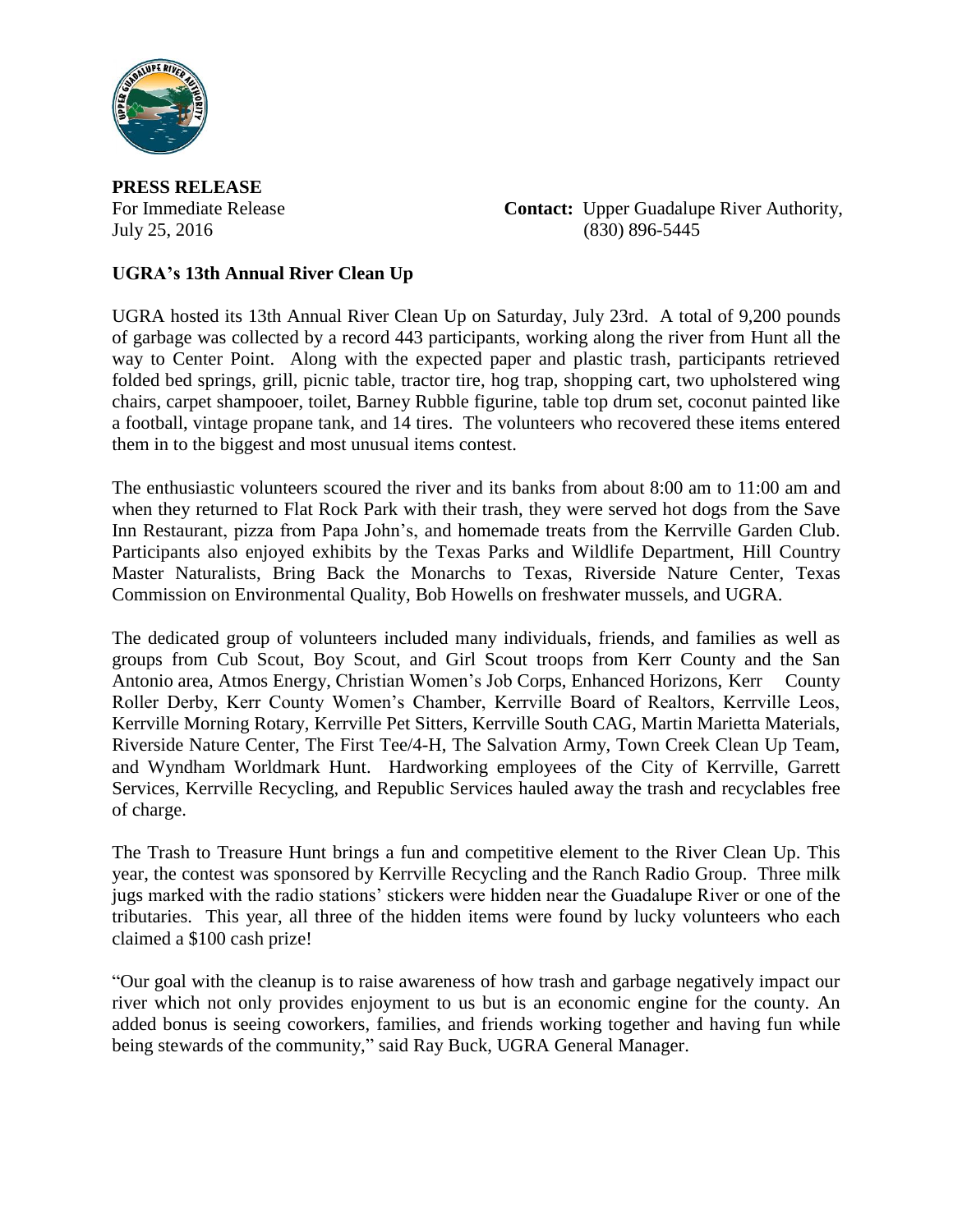UGRA staff and directors distributed free t-shirts, refreshments, and raffle prizes to participants, as well as a prize to the first pre-registered volunteer. These items were made possible due to the generous donations from Bank of the Hills, Billy Gene's, Camp Lonehollow, City of Kerrville, Garrett Services, HEB, Hill Country Master Gardeners, James Avery Jewelry, Kerr County Federal Credit Union, Kerr Screen Graphics, Kerrville Kayak and Canoe, Kerrville Recycling, KERV 1230, Martin Marietta Materials, Republic Services, Rev FM, Riverside Nature Center, Security State Bank and Trust, The Cailloux Foundation, The Fox, The Ranch, The River, and Wheatcraft, Inc. "Nearly all of these sponsors have contributed to the River Clean Up year after year, and they share in the event's success. We also had a record number of volunteers preregister for the clean up and some signed up as early as February. To me, this shows the commitment the volunteers are making to keep the Guadalupe River healthy by ensuring they have reserved time to participate in the event," said Tara Bushnoe, UGRA Natural Resources Coordinator.

Almost all volunteers received an  $13<sup>th</sup>$  Annual River Clean Up t-shirt. The t-shirt was designed by young Kerr County artist, Kim Cuellar, whose artwork won the t-shirt design contest earlier this year.

The Annual River Clean Up is just one component of UGRA's Trash Free Initiative. UGRA contracts to clean fifteen water crossings on a regular basis throughout the year. In addition, UGRA's environmental education programs focus on preserving the water quality of the Guadalupe River.

The Upper Guadalupe River Authority is the respected, efficient, responsive, and forthright steward of the Upper Guadalupe River and its tributaries.

## **Let's Keep** *Our* **River Clean**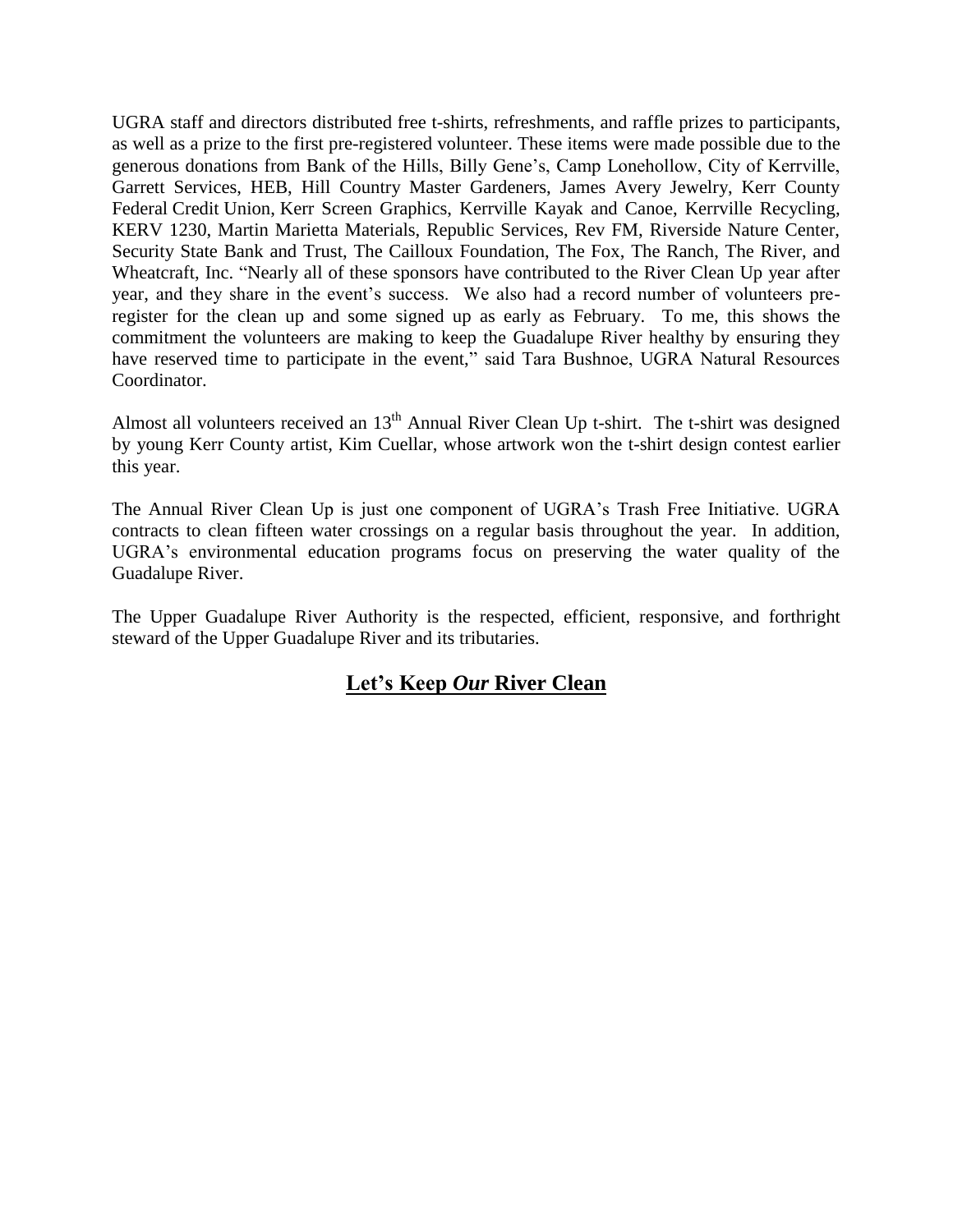

The City of Kerrville hauls away trash collected during the 13<sup>th</sup> Annual River Clean Up.



Reece Thomson runs to claim his raffle prize at the  $13<sup>th</sup>$  Annual River Clean Up.